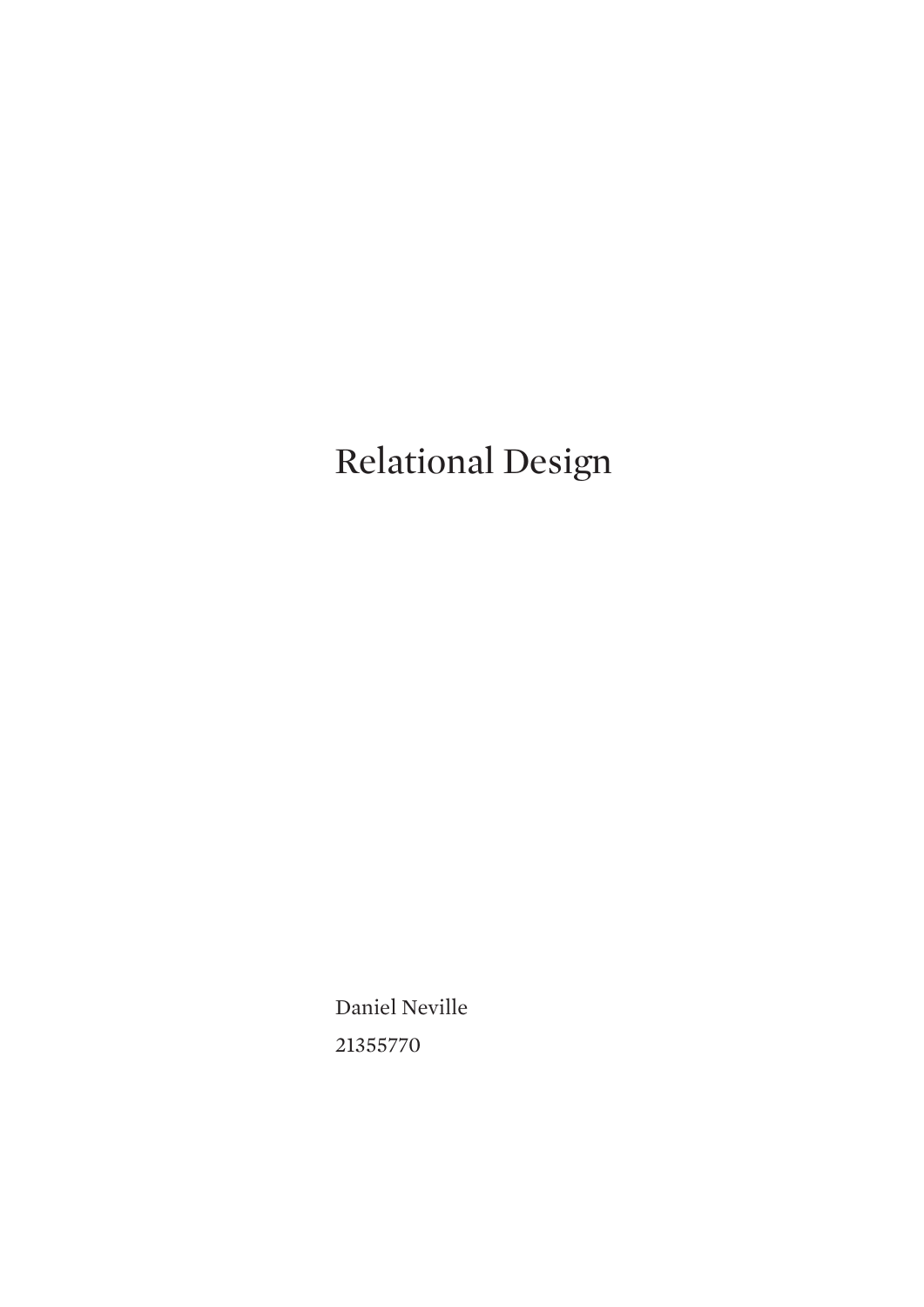While the idea of consilience stretches back as far as the Ancient Greeks, it reached its apogee during the Enlightenment, when the West strove to create an ordered system of human knowledge. This ordered system sought to integrate knowledge gained from all scales: from the cosmological down to the quantum with the cultural somewhere in the middle, and connections from one level to the next.

With the aim of unification between the humanities and the sciences, consilience was an unpopular word in the latter half of the 20TH century. Starting off with CP Snow's infamous lecture The Two Cultures, the idea of a unity of knowledge has become troublesome, as academic fragmentation and specialisation resulted in a widening rift between the two.<sup>1</sup> The identity of the intellectual shifted towards the domain of the humanities, leaving the sciences to work in resentful obscurity. Design academia has been no different, seeking inspiration from the humanities and literary criticism while ignoring the ramifications of breakthroughs in the sciences.

In recent years the idea of the third culture has arisen, with thinkers and scholars seeking to create a synthesis of the two sides into something far more relevant and powerful than a divided body of knowledge.<sup>2</sup> This essay will seek to remedy this problem by exploring the implications of scientific breakthroughs on design theory, while respecting advances in the humanities as well. I see design, in all its facets, as able to fit into this new category: ignoring the divide in search of something greater.

<sup>1.</sup> Snow, Charles Percy. *The Two Cultures*, (Cambridge, Cambridge University Press, 1959)

<sup>2.</sup> Brockman, John. Edge, 'The Third Culture', http://www.edge.org/3rd\_culture/ ac- $\frac{1}{2}$  cessed  $\frac{16}{4}/\frac{10}{2}$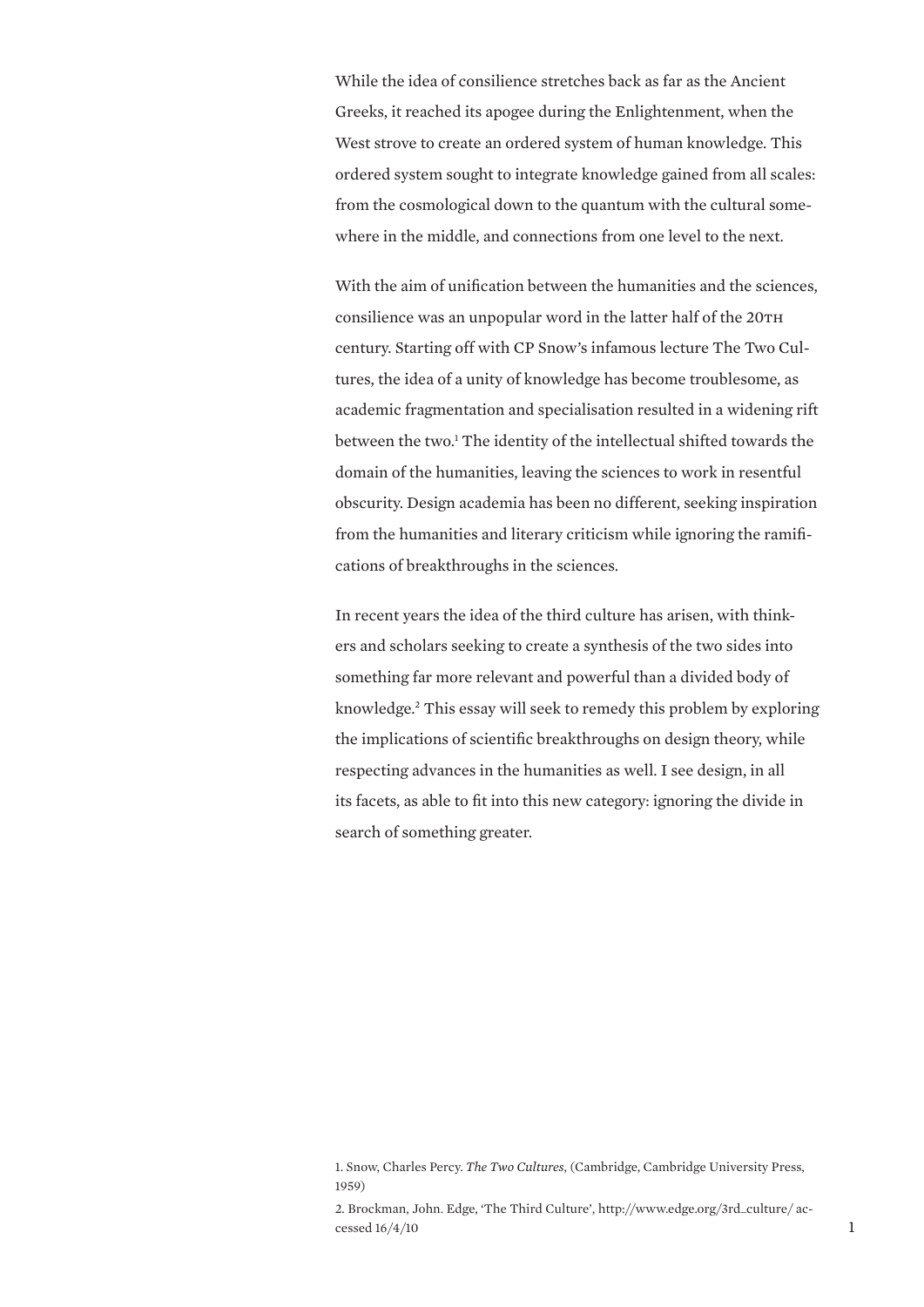Throughout history Western society has viewed the cosmos in different ways, each epoch marked by its own technological and theoretical understanding of the machinations of the heavens. The theoretical physicist Lee Smolin sees three distinct stages evident in history when there has been an interesting correlation between how the universe has been understood and the political, cultural and societal structure of the day. Our current understanding of the universe, for example, is well suited to contemporary democracy.<sup>3</sup> Smolin's ideas echo a work by the pragmatist philosophers Dewey and Bentley in dealing with modes of action and agency.<sup>4</sup>

The first cosmological model is that of the Aristotelian Universe. This is a hierarchical understanding of the universe: the earth in the centre with the moon, planets, the sun and the stars nested on crystal spheres circling the earth. Everything has a place, and this notion was applied to Aristotle's society and the medieval society that embraced his works.<sup>5</sup> Each member of society had a clear position, defined by an intrinsic logic: "some men are by nature free and others are by nature slaves, and that for these latter, slavery is both expedient and right."<sup>6</sup>

Not only was it believed that everything belongs in its appropriate place, with respect to both the societal structure and the heavenly bodies, but also that each of these bodies was deemed to possess being, propelled by its own power. This belief applied not just to heavenly bodies but to all substances, each containing their own essence. Dewey and Bentley describe this understanding of the world as Self-Action: "where things are viewed as acting under their own powers."<sup>7</sup> The Christian notion of the 'soul' exemplifies this mode of thinking especially in the works of Thomas of Aquinas.<sup>8</sup>

4. Bentley, Arthur & Dewey, John. *Knowing and the Known*, (Boston, Beacon Press, 1949)

5. Smolin *op. cit.,* 

6. Aristotle and Botton, Alain de. *Status Anxiety* (Camberwell, Penguin, 2004) p. 48 7. Bentley and Dewey *op. cit.,* 132

8. Emirbayer, Mustafa. 'Manifesto for a Relational Sociology' The American Journal of Sociology, Vol. 103, No. 2. (Sep., 1997), http://links.jstor.org/sici?sici=0002-9602%2819 9709%29103%3A2%3C281%3AMFARS%3E2.0.CO%3B2-A, accessed 12/03/2010



a The planisphere of Ptolemy, or the mechanism of the heavenly orbits following the hypothesis of Ptolemy laid out in a planar view

<sup>3.</sup> Smolin, Lee. TED Talks 'Why Science is Like Democracy' http://www.ted.com/ talks/lee\_smolin\_on\_science\_and\_democracy.html Accessed 19/3/09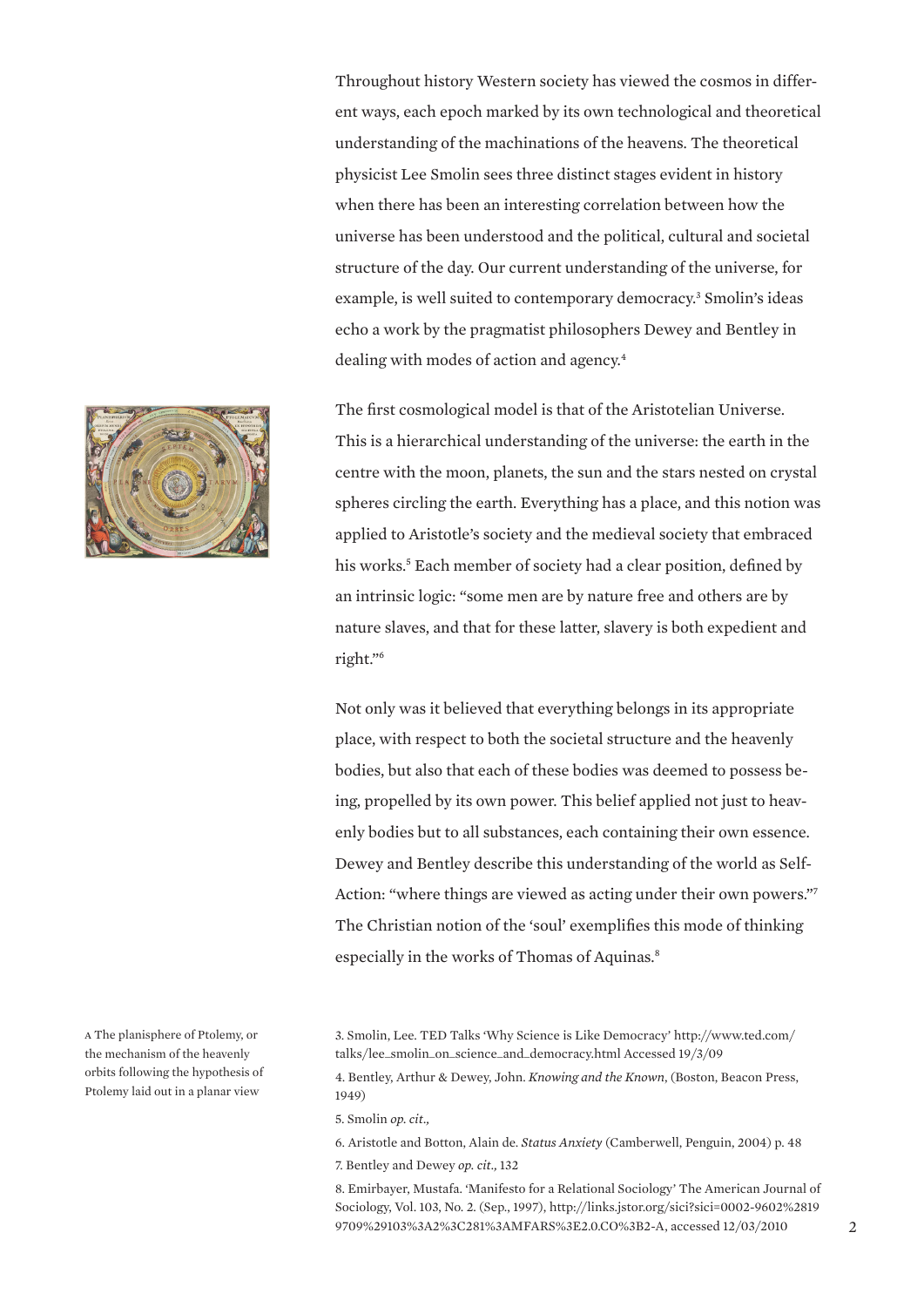There exist no occult forces in stones or plants, no amazing and marvelous sympathies and antipathies, in fact there exist nothing in the whole of nature which cannot be explained in terms of purely corporeal causes, totally devoid of mind and thought.<sup>9</sup>

The second model begins with Galileo's experiments in motion and continues with Descartes prime law of nature and Newtons Laws of Motion. Objects are not propelled by their own essence but through Inter-Action: "where thing is balanced against thing in causal interconnection."10 Space and time are not included in this description but are merely the fixed framework for action to take place in. This Rationalist notion results in a closed and eternal system, with particles positioned not in relation to other objects but to an absolute concept of space. The discourse of liberal political theory mirrors the scientific understanding of the time; the individual is acted upon by the absolute and universal laws, rights, and notions of justice.<sup>11</sup>

The third revolution in physics is a result of Einstein's Theory of Relativity. Time and space are no longer mere backgrounds for action to take place in, "a static abstract grid waiting to be filled," but factor into the description as a changing and growing aspect of our universe.12 Through this logic it is meaningless to say where something is based on universal co-ordinates; the only meaningful way to describe the position of something is its relative position in a network of relations.<sup>13</sup> This expanding model of the universe differs from the closed and static Newtonian understanding: all places of observation will influence and limit what can be understood. As there is no space external to the universe, nothing can exist outside of it, thus every occurrence must be governed by properties inside it.<sup>14</sup> One of these properties, gravity, causes planets, stars and galaxies to form and at an even larger scale, and causes the clustering of galaxies to form into even larger networks. These ideas of self organisation and emergence go further than just the forming of networks but can possibly explain

10. Bentley and Dewey *op. cit.,*

11. Smolin *op. cit.,* 

12. Brown, Colleen. 'The Relational Meme' Fillip Vol 1 (Summer 1996)http://fillip.ca/ content/the-relational-meme, accessed 13/03/2010

- 13. Smolin *op. cit.,*
- 14. *Ibid*





b Sloan Digital Sky Survey showing the location of a million galaxies, taken from our known place of observation.

c Simulation of possible structure of galaxy clusters caused by gravitation

<sup>9.</sup> Slife, Brent D. *Taking Practice Seriously: Toward a Relational Sociology*. (Journal of Theoretical and Philosophical Psychology, 24) p65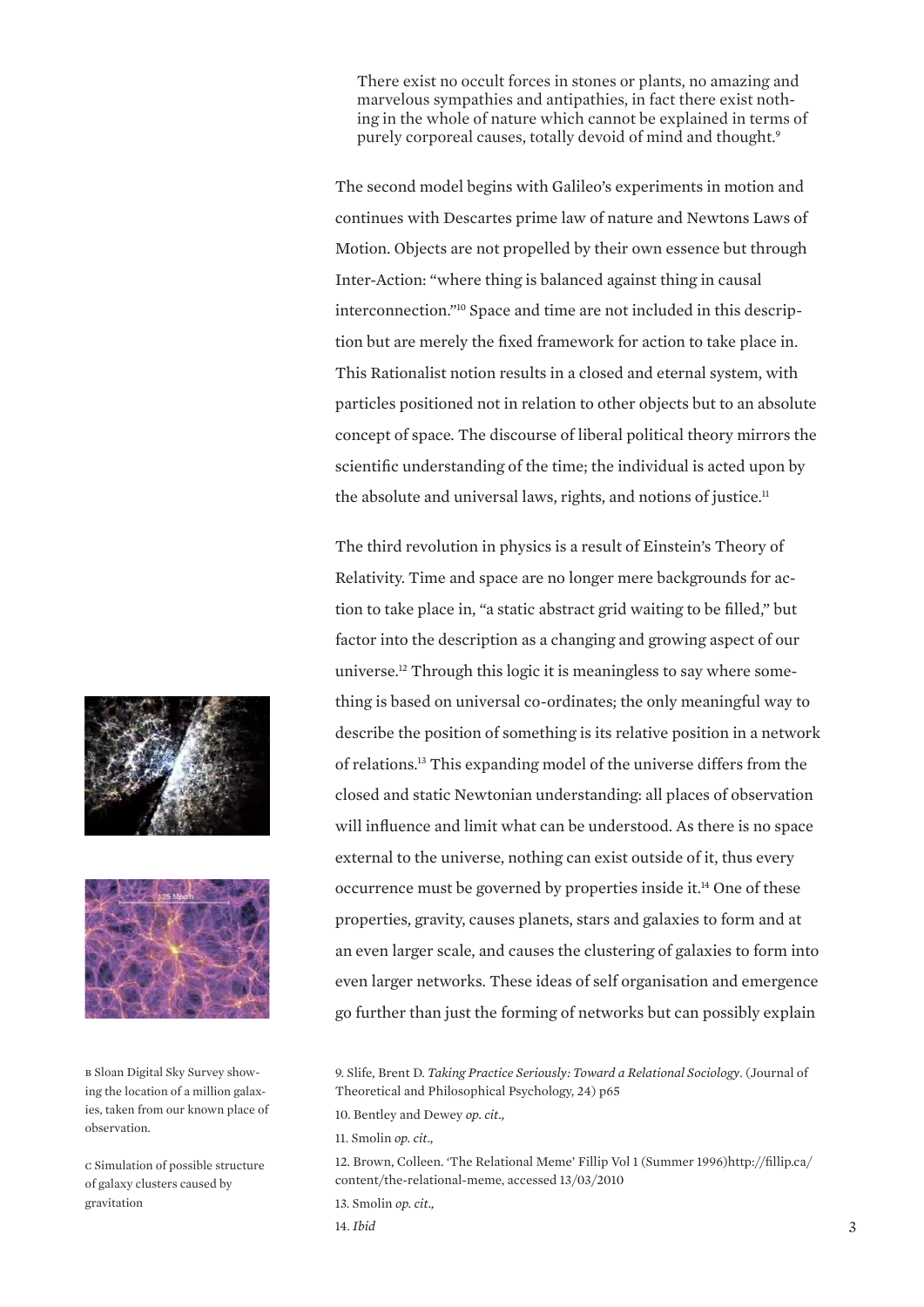

the structure and shape of our universe based on the original properties of the big bang through algorithmic software.15 Through this understanding of a network of relations we can now return to the work of Bentley and Dewey with their third categorisation, Trans-Action:

where systems of description and naming are employed to deal with aspects and phases of action, without final attributes to 'elements' or other presumptively detachable or independent 'entities,' 'essences,' or 'realities,' and without presumptively detachable 'relations' from such detachable 'elements.'<sup>16</sup>

This inability to detach an 'element' from its 'relation' leads to a dynamic system — one where the relational process becomes more important than the constituent units and the qualities of these units stemming from their relations.<sup>17</sup> The difference then, between interactional and transactional ways of thinking, is whether or not to view the world, "in substances or in processes, in static 'things' or in dynamic unfolding relations."<sup>18</sup> This change could only have come about through breakthroughs in science like the one I have just described. Only through viewing the transaction between time and space, instead of viewing them as separate entities, was science able to move on from previous Newtonian and Cartesian epistemology. This Relational ontology posits that the relations between entities are fundamentally more important than the entities themselves; one must look at the dynamic relationship as a whole. One cannot look at entities first and then the interaction; the transaction must be held at the same time. Unfortunately, there are shortcomings in Western languages in easily rendering this in casual language. Verb and noun cannot be used at the same time, as one must take importance over the other.<sup>19</sup> Viewing things under prior rigid naming systems and through unchangeable essences one needs to form a 'conceptual blankness' around each subject in order to understand it in its own right.<sup>20</sup> "The subjective mind is considered to contain its own properties, without a defining reference to its surrounding context".<sup>21</sup>

d An attempt by Stephen Wolfram to simulate the structure of our universe using generative and emergent software

15. Wolfram, Stephen. TED Talks 'Computing a theory of everything', http://www. ted.com/talks/stephen\_wolfram\_computing\_a\_theory\_of\_everything.html accessed 4/5/10

- 16. Bentley and Dewey *op. cit.,* 133
- 17. Smolin *op. cit.,*
- 18. Emirbayer *op. cit.,* 281
- 19. *ibid,* 283
- 20. Brown, *ibid*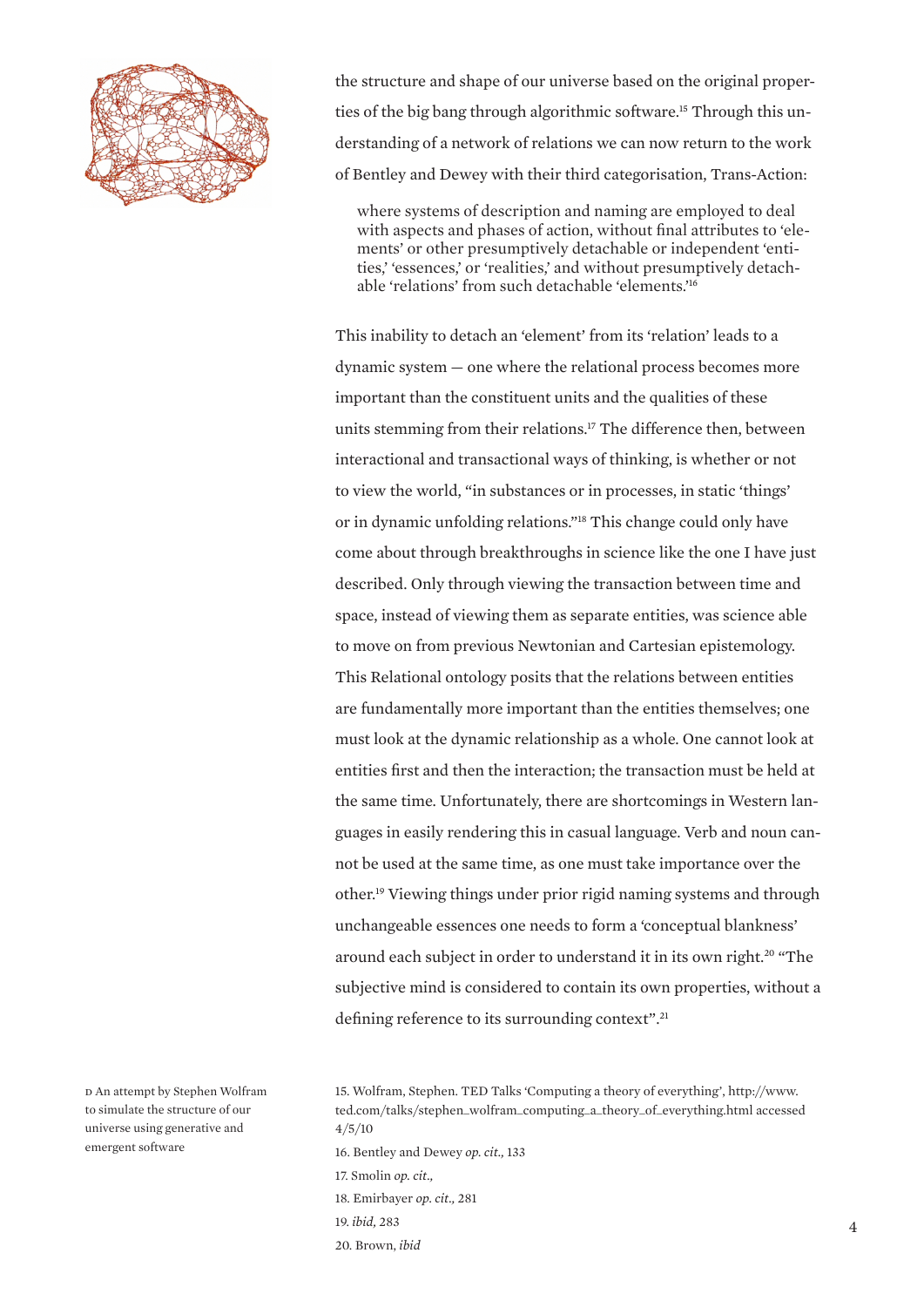This capability to remove oneself from context is one of the most important ideas of Western thought. The mind/body split allowed the conceptual framework of the mind to think of abstract ideas, separated from the body and the external objective world.<sup>22</sup> This 'punctual self' does not need others to confirm its identity, seeing oneself as an isolated point of consciousness, surrounded by a "conceptual blankness."<sup>23</sup> By contrast, the relational self relies on its connections with others to define itself. This still allows for a distinct identity, but "through a distinct nexus of relationships rather than a distinct set of beliefs."<sup>24</sup> Hence the role of community in a relational identity becomes paramount.

Smolin sees the ultimate problem with reductionist thinking is its own undoing.<sup>25</sup> As technology and ideas advanced, the sciences were able to peer deeper and deeper into the fundamental elements. Yet the quest for even greater reductionism leads to a problem for, "if the particles are truly fundamental than their properties cannot be explained by a further appeal to reductionism."<sup>26</sup> Thus this search for eternal and absolute truths about the universe can only go so far. Furthermore, Rationalist modes of thought view things, entities and objects in static terms, ignoring the true dynamic nature of the universe. The search for eternal laws of physics is made redundant by the actuality that our universe is, and has been, constantly changing (albeit at varying speeds) through its existence. This makes the idea of a sealed and knowable universe impossible. Thus the conflict in science brought on by the end of old essentialist and Newtonian ways of thinking about the world and new revolutions in science leads us not just to issues of scientific truths, but to language as well. The Postmodern response to these problems is to reject notions of truth altogether and view it as a social construction. Seeing fault in teleological notions of progress, deconstructionism sought to dismantle Western hegemony through the use of cultural relativism.

25. Smolin, Lee. ed. Brockman, John. Edge 'The New Humanists', http://www.edge. org/3rd\_culture/brockman/brockman\_print.html#smolin Accessed 7/5/09 26. *ibid* 5

<sup>21.</sup> Slife, *op. cit.,* 69

<sup>22.</sup> *ibid*

<sup>23.</sup> Brown, *ibid*

<sup>24.</sup> Slife, *ibid*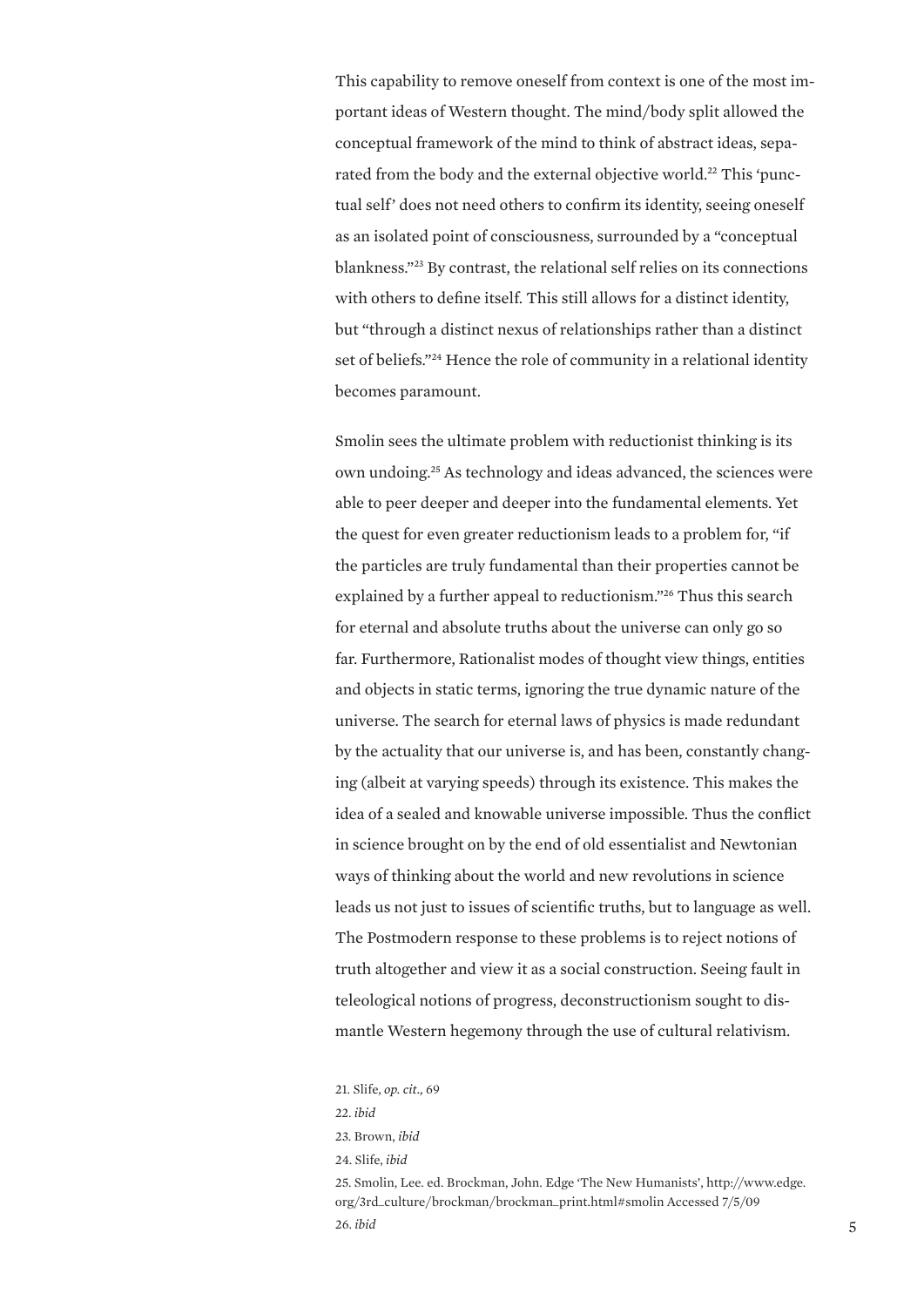But this attempted solution leaves us in an even worse position than before, leaving us "suspended in an impotent haze from within which we cannot even remember how useful rational thought has been for improving our world."27 It is at this point where the search for knowledge must move beyond the old reductionist manner and accept that Postmodernism is an interesting experiment whose time has come.

Smolin sees the processes and our understanding of evolution as emblematic of this new way of thinking. That it accepts the positive attributes of reductionism yet seeks to understand how the parts work as a whole in relation to each other.<sup>28</sup> It is through this logic that evolution does not begin at the very large, and work its way down, but begins at the very small. As Darwin states in the closing lines of The Origin of the Species: "from so simple a beginning endless forms most beautiful and most wonderful have been, and are being, evolved."<sup>29</sup>

In a relational universe with no space for order to be imposed externally, the only possible way is through self organisation. In a relational universe, with no space for order to be imposed externally, the only possible way is through self organisation. Evolution wouldn't make sense contingent on the logic of the two previous universes; only a universe with relational properties does evolution answer the problem of existence and order.<sup>30</sup> Looking at ecology through the lens of evolution, stasis and equilibrium makes little sense. There is a constant jostling for resources for all parties over time as each species, whether flora or fauna, must adapt to survive: "a given gene does not control a specific trait, but a specific reaction to a specific environment".<sup>31</sup>Thus the organism doesn't evolve unto itself, but in the context of its ecological network, through the interplay and creation of that very network.

<sup>27.</sup> *ibid*

<sup>28.</sup> *ibid*

<sup>29.</sup> Darwin, Charles *On Natural Selection* (Camberwell, Penguin Books, 2004) p117 30. Smolin *op. cit.,*

<sup>31.</sup> Sinnot, Edmund, *The Problem of Organic Form*, (Yale University Press, New Haven, 1963)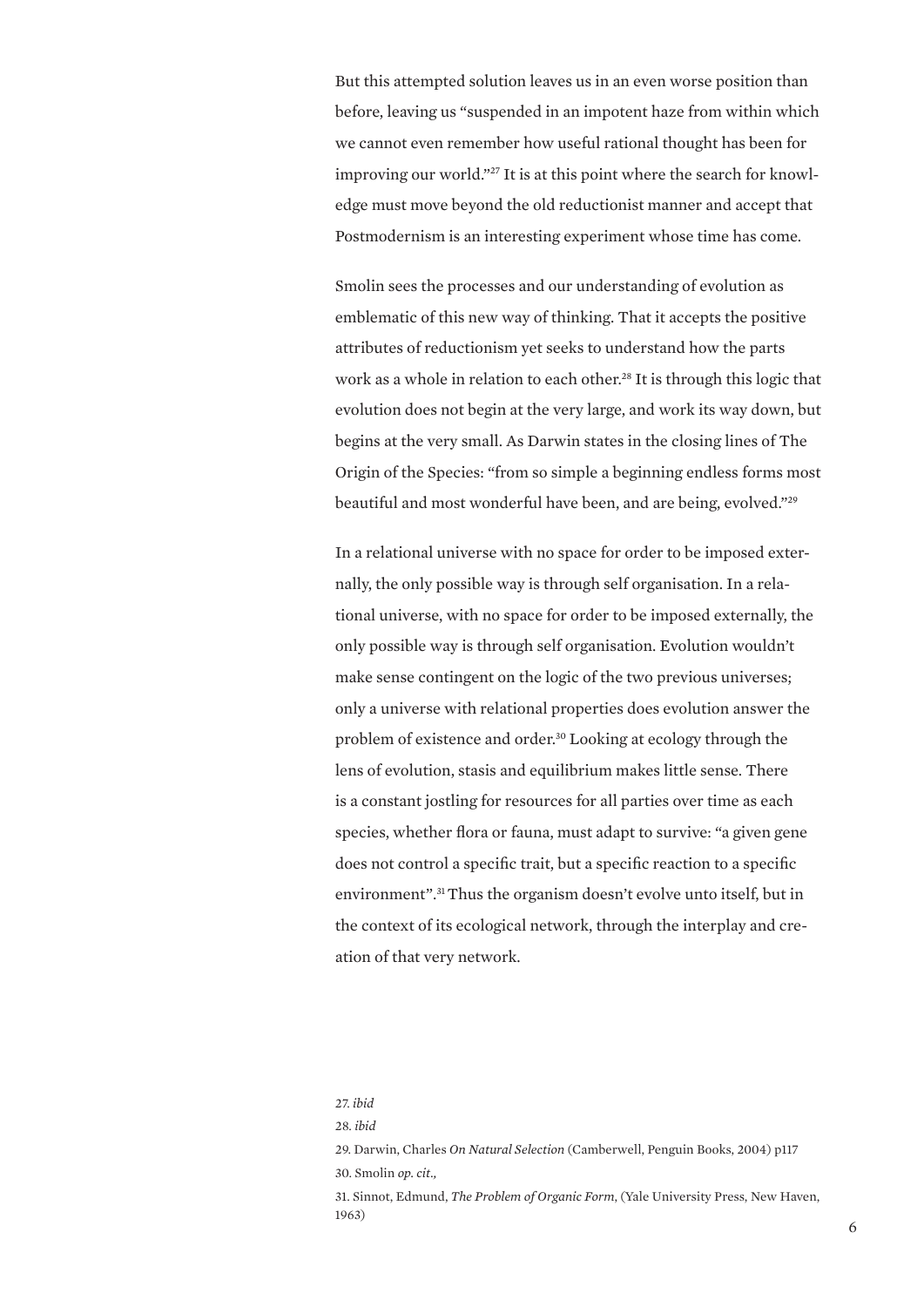21st century science is going to be driven by the integration of these two ideas: the triumph of relational ways of thinking about the world, on the one hand, and self-organisation or Darwinian ways of thinking about the world, on the other hand.<sup>32</sup>

So far we have looked at the broader backdrop of key scientific ideas – evolution and a relational universe – that will inform the nature of the case studies that I will look at later on in the thesis. These breakthroughs in science are also informing the way in which we view ourselves in the early 21st century. While the notion of a grand narrative to define our era is one that seems odd when viewed in the light of our fractured society, there have been a few such attempts to define the underlying thread of our times. In looking at two examples I hope to correlate them to the themes of relational networks and emergent dynamics as previously discussed.

If the machine acted as the dominant paradigm for both the industrial and modern era (in different guises) then the network needs to be viewed as our equivalent. Network theorist Manuel Castells paraphrases Marshall McLuhan to make his point: "the network is the message."<sup>33</sup> For Castells, flexible networks are taking the place of older formal hierarchies. This is not replacing previous structures wholesale, nor is the network all pervasive; the industrial era did not replace old agrarian cultures worldwide nor did the machine define all systems of cultural logic. Nor is this to say that networks did not exist previously, but that the advances in communication and our digital and informational based society allows for networks to become more capable of organisation than before.

As an extension of the conclusion to his latest book, Networked Publics, architectural theorist and lecturer Kazys Varnelis has been exploring the notion of Network Culture, leading on from and extending the work of Castells.<sup>34</sup> Leading on from Jameson's view that Postmodernism was the result of late capitalism, today's logic can be

<sup>32.</sup> Smolin *op. cit.,*

<sup>33.</sup> Stalder, Felix. *Manuel Castells: The Theory of the Network Society*, (Cambridge, Polity Press, 2006)

<sup>34.</sup> Varnelis, Kazys. 'The Rise of Network Culture' Networked Publics. http://varnelis. net/the\_rise\_of\_network\_culture, accessed 27/03/2010 7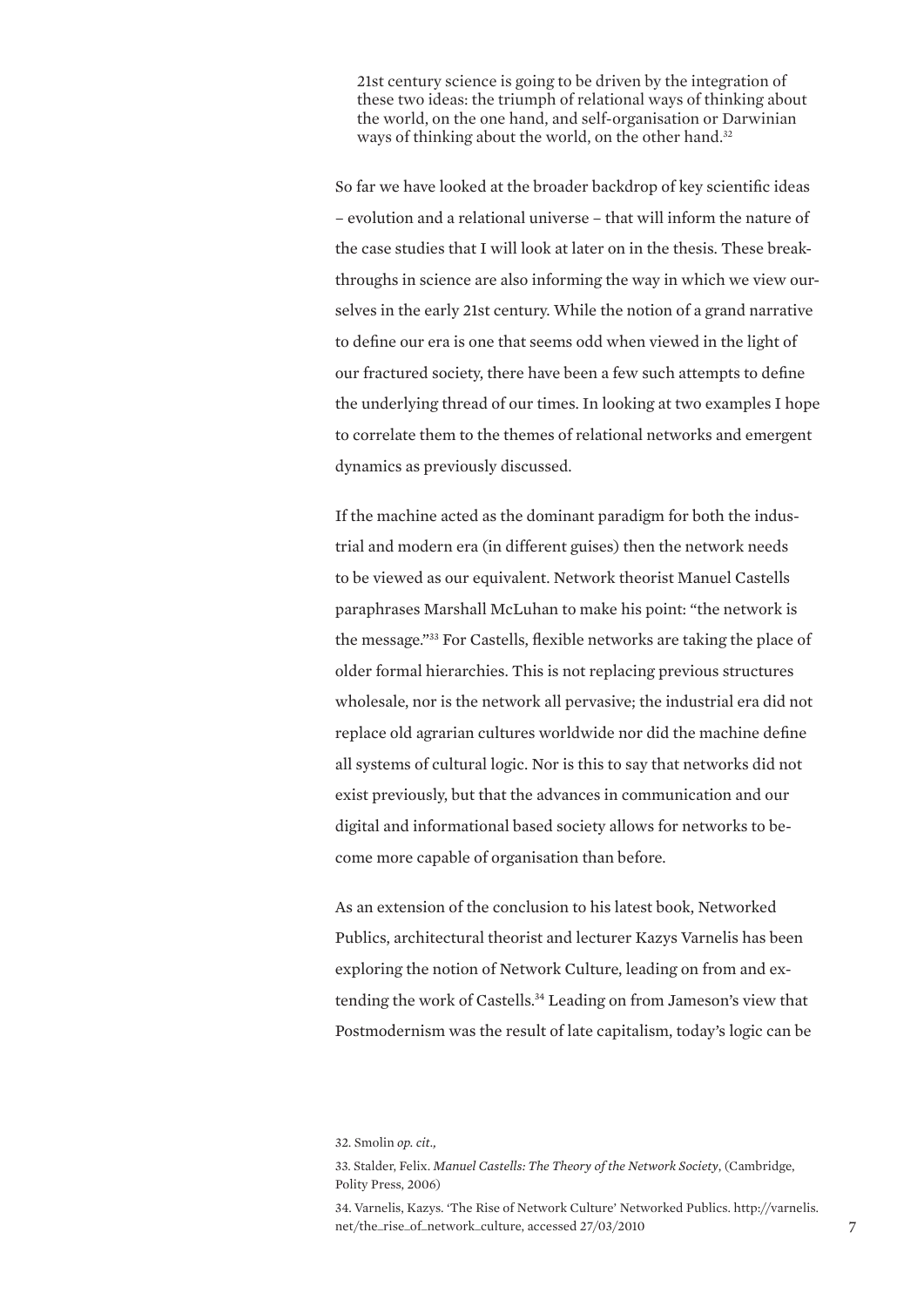



e Screenshot of the gui of the xo operating system from the One Laptop Per Child that places emphasis on people and relations not files or folders

f Photosynth collects geotagged photos and positions them inside a 3D space using multiple viewpoints to create a comprehensive recording of an event or space

defined as a result of networked capital.<sup>35</sup> The use of the digital or electronic in Post Fordist capitalism sought to transform the commodity into an abstract entity. Positioned within the contemporary networked society, its value becomes less about what has become abstracted, but its location within the network.<sup>36</sup> Leading on from the brief discussion earlier regarding identity and the subject, theories of the network seem much more adept at exploring this shift. The subject, once deemed so central and important to enlightenment ideals, can no longer be considered as autonomous as before. Instead, the singular identity has become subsumed into the network; the fragmented Postmodern individual shatters completely.<sup>37</sup> An identity is no longer individual, instead relying on its relation to other people, ideas and causes to form: "affirming one's identity today means affirming the identity of others".38 Thus, as with the change in capitalism, one sees one's identity as situated and constructed in many networks.

Another intriguing aspect of Network Culture is the changing mode, or understanding, of history. But with Network Culture, the transition has been made to atemporality. This atemporality is a product of the transition away from the book towards the network. A book is a linear piece of text. It has a beginning, an end, and an author with intent. But the internet has brought a great leveling of authoritative knowledge: "a single historical narrative is a paper narrative."<sup>39</sup> The contrast between moving through a history book understanding the narrative as a linear process as opposed to the result of searching online for a historical narrative is an important one.

Having defined the concept of a relational universe, working as a system of relationships, how this idea or structure travels through nature, and the way in which it is now altering our engagement with the world through our current mode of globalisation and its links to

39. Sterling, Bruce. Beyond the Beyond 'Atemporality for the Creative Artist' http:// www.wired.com/beyond\_the\_beyond/2010/02/atemporality-for-the-creative-artist/, accessed 26/02/2010

<sup>35.</sup> Varnelis, Kazys. On Methods Varnelis.net http://varnelis.net/blog/on\_methods accessed 20/4/10

<sup>36.</sup> ibid

<sup>37.</sup> ibid

<sup>38.</sup> ibid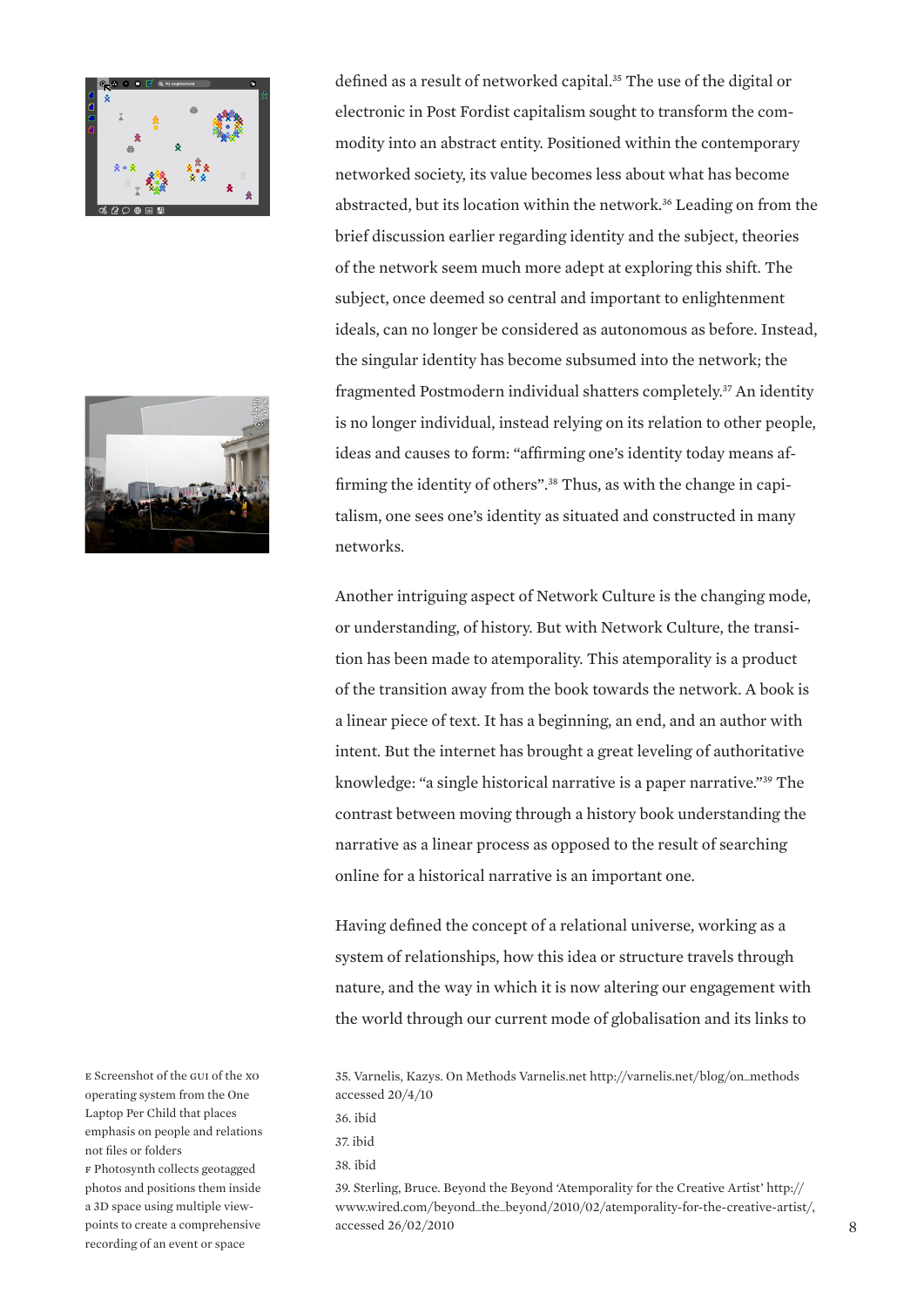network culture, it is now important to discuss the most important element of this essay, Relational design. It is the most important aspect of this essay, and is where the majority of insights will come from. It neatly ties up all of the arguments and examples I have made so far, into one cohesive whole. More importantly, it places the scientific advancements in the context of design, in its broadest sense, but also through the examples that I will look at in the thesis.

The idea of Relational design was brought to the fore by Andrew Blauvelt, Design Director of the Walker Art Museum. Through a series of lectures, he crystallised the idea, and then published an argument for the case on the influential design blog, Design Observer.<sup>40</sup> Blauvelt argues that we are entering a third phase of design, one that is just as important as the previous two, one that is relationally based and contextually specific to design.

Some confusion has been made over comparisons to Bourriaud's idea of Relational aesthetics.<sup>41</sup> This is a valid complaint considering the title that Blauvelt uses. Similarities can be found between the two ideas, especially when transposed into the world of design. Blauvelt's use of the term here is a broader vision of Bourriaud's, whereby the social aspect of Relational Design can be seen as standing in for Bourriaud's use of the term.

We might chart the movement of these three phases of design, in linguistic terms, as moving from form to content to context; or, in the parlance of semiotics, from syntax to semantics to pragmatics. This outward expansion of ideas moves, like ripples on a pond, from the formal logic of the designed object, to the symbolic or cultural logic of the meanings such forms evoke, and finally to the programmatic logic of both design's production and the sites of its consumption.<sup>42</sup>

Once again, we need to compare this current mode of design to its 20th century counterparts. It is interesting to note that at no point does Blauvelt make any mention of Modernism or Postmodernism in his essay, but only alludes to them, referring to them as waves, phases or periods. Perhaps this allusion is to hide the nature of his attempt at meta-narrative.

40. Blauvelt, Andrew. Design Observer 'Towards Relational Design', http://www. designobserver.com/observatory/entry.html?entry=7557 accessed 9/10/09 41. Poynor, Rick. Print 'Strained Relations' http://www.printmag.com/Article/Observer\_Strained\_Relations accessed 23/8/09

42. Blauvelt, *ibid* 9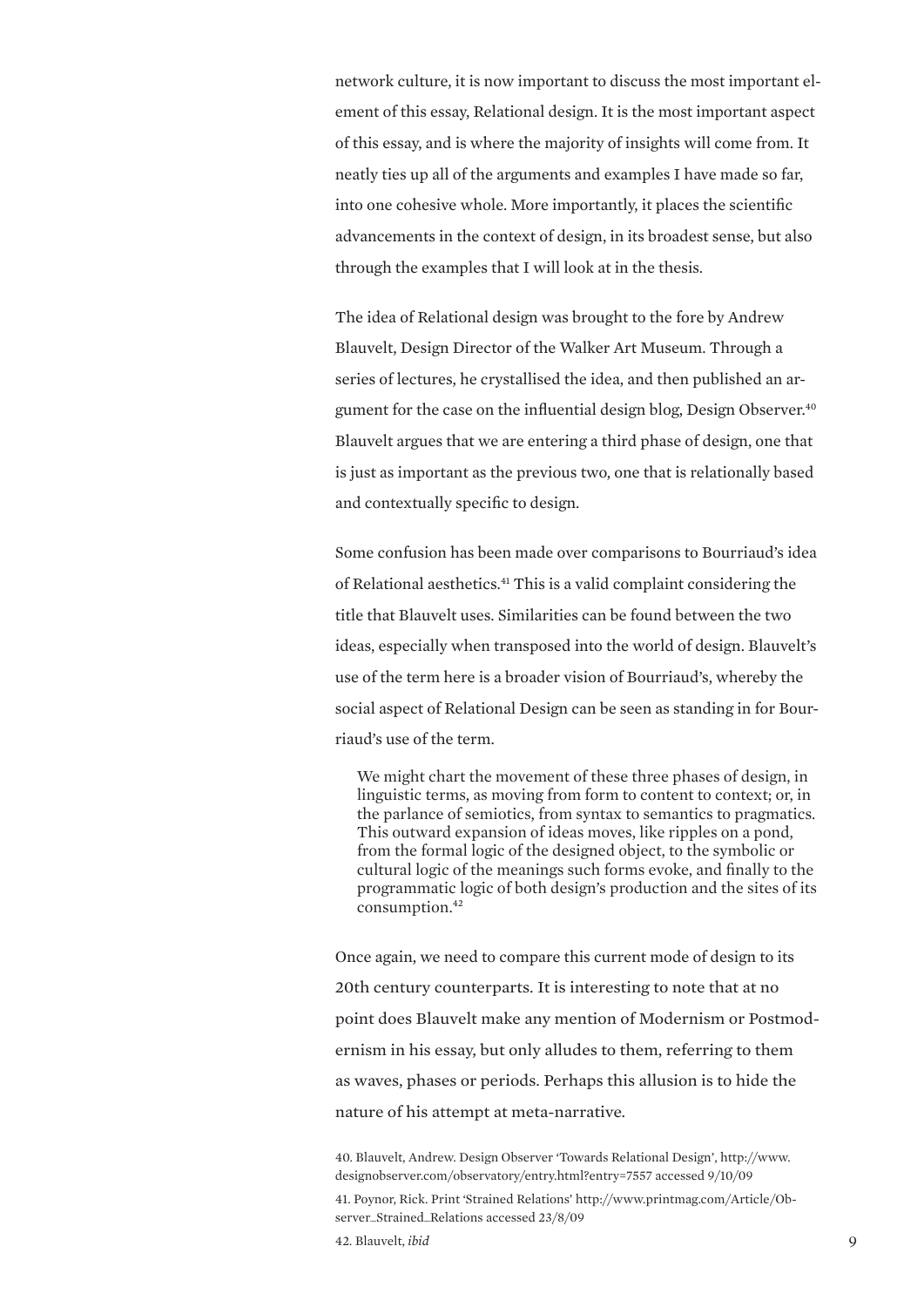

The first wave of design highlighted the importance of reductionism and simplification to achieve a universal visual language that could be exported throughout the world. <sup>43</sup> This desire for a rational and reductionist vocabulary can be seen in the work of the Bauhaus school through to the logos and identities aligned with the New International Style. Designers such as Joseff Muller Brockman sought to achieve clarity and perfection through the use of typefaces such as Helvetica, Univers and Futura and, with an extreme attention paid to the logic of the grid, were able to organise information in clear and concise ways.

The second wave of design was focused on its underlying content: its semantic, symbolic, and meaning making potential. This culminated in the world of design, to see the Designer as Author; if the meaning of the text could be interpreted on many levels, the designers hand could also be seen as a text to be read.<sup>44</sup> The designer, through the control of form, became the author of the text. Perhaps the most visible example of this is the inclusion of the designer Bruce Mau on the front cover of the architect and theorist Rem Koolhas' book S,M,L,XL.<sup>45</sup>

Blauvelt then sees the third wave of design beginning in the mid nineties, being closely connected to, and informed by, the rise of digital media. This third period emphasizes design's context but also includes its "performative, pragmatic, programmatic, process-oriented, open ended, experiential and participatory elements."<sup>46</sup>

Open ended-solutions rather than closed systems; real world constraints and contexts over idealized utopias; relational connections instead of reflexive imbrication; in lieu of the forlorn designer, the possibility of many designers; the loss of designs that are highly controlled and prescribed and the ascendency of enabling or generative systems; the end of discrete objects, hermetic meanings, and the beginning of connected ecologies.<sup>47</sup>

g The hierarchy of the Univers typeface

46. Blauvelt, *ibid*

47. *ibid*

<sup>43.</sup> *ibid*

<sup>44.</sup> *ibid*

<sup>45.</sup> Koolhaas, Rem, Bruce Mau, Jennifer Sigler and Hans Werlemann. *S, M, L, XL*, Monacelli Press, 1998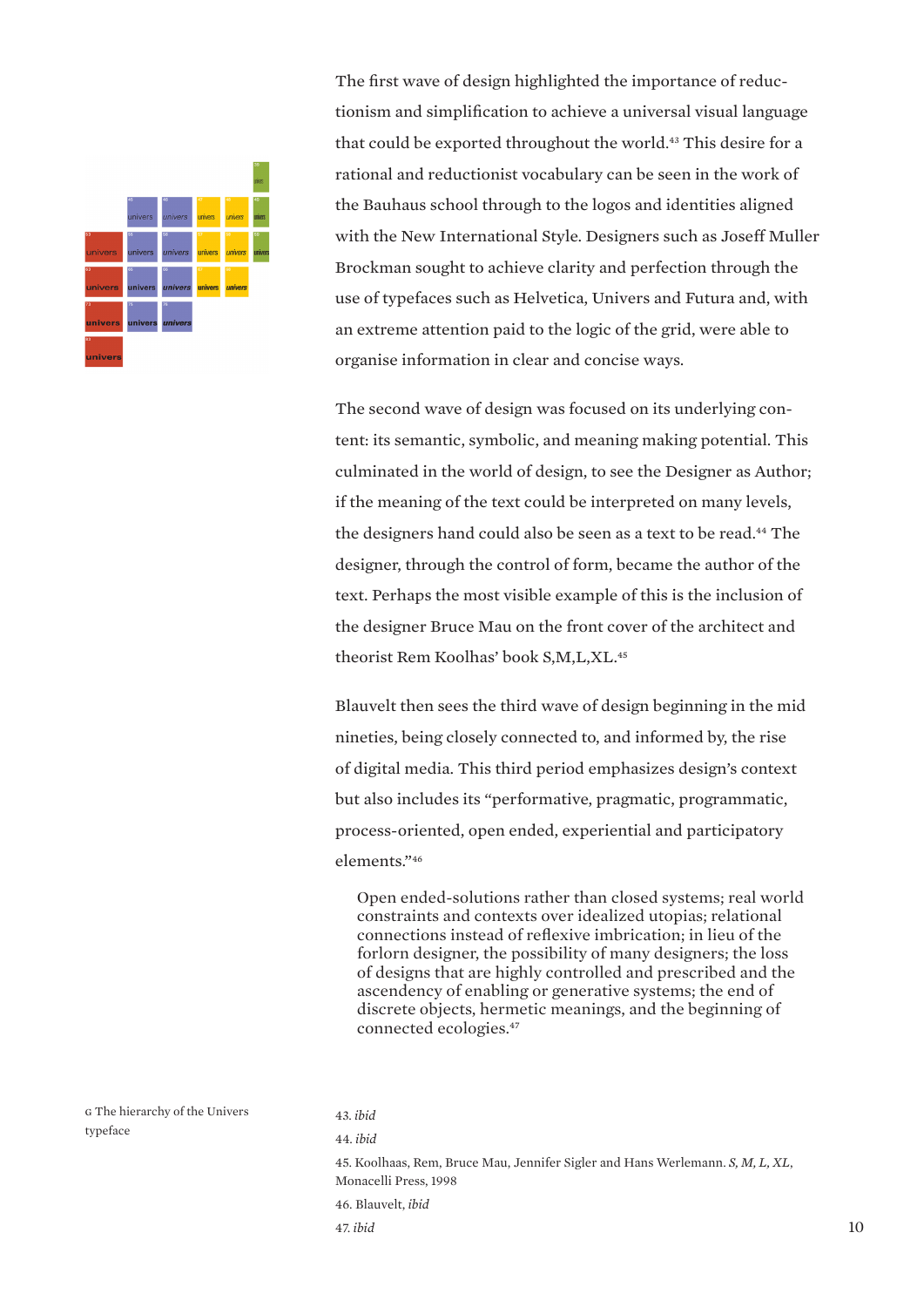





The Casa de Musica identity system derives its colour from the context of its immediate surroundings. Through code the identity system is always in flux, a gene responding to its 'specific environment.'48 The typographic system Twin Cities extends the notion of context even further, literally responding to environmental factors such as wind speed or temperature to change its form.<sup>49</sup> Starting off with generic prefabricating structures, the Manufactured Sites Project by Teddy Cruz uses local building materials to situate housing within its social and cultural context.<sup>50</sup> These examples serve to briefly illustrate their focus on context.

And so Relational Design is positioned within all that I have discussed. The designer and the artifact are situated in these dynamic networks of relationships. Design ceases to be a static process, instead becoming contingent on its changing real world context. If the universe is dynamic, emergent and governed by rules of self organisation, design practice would benefit from reflecting this broader understanding.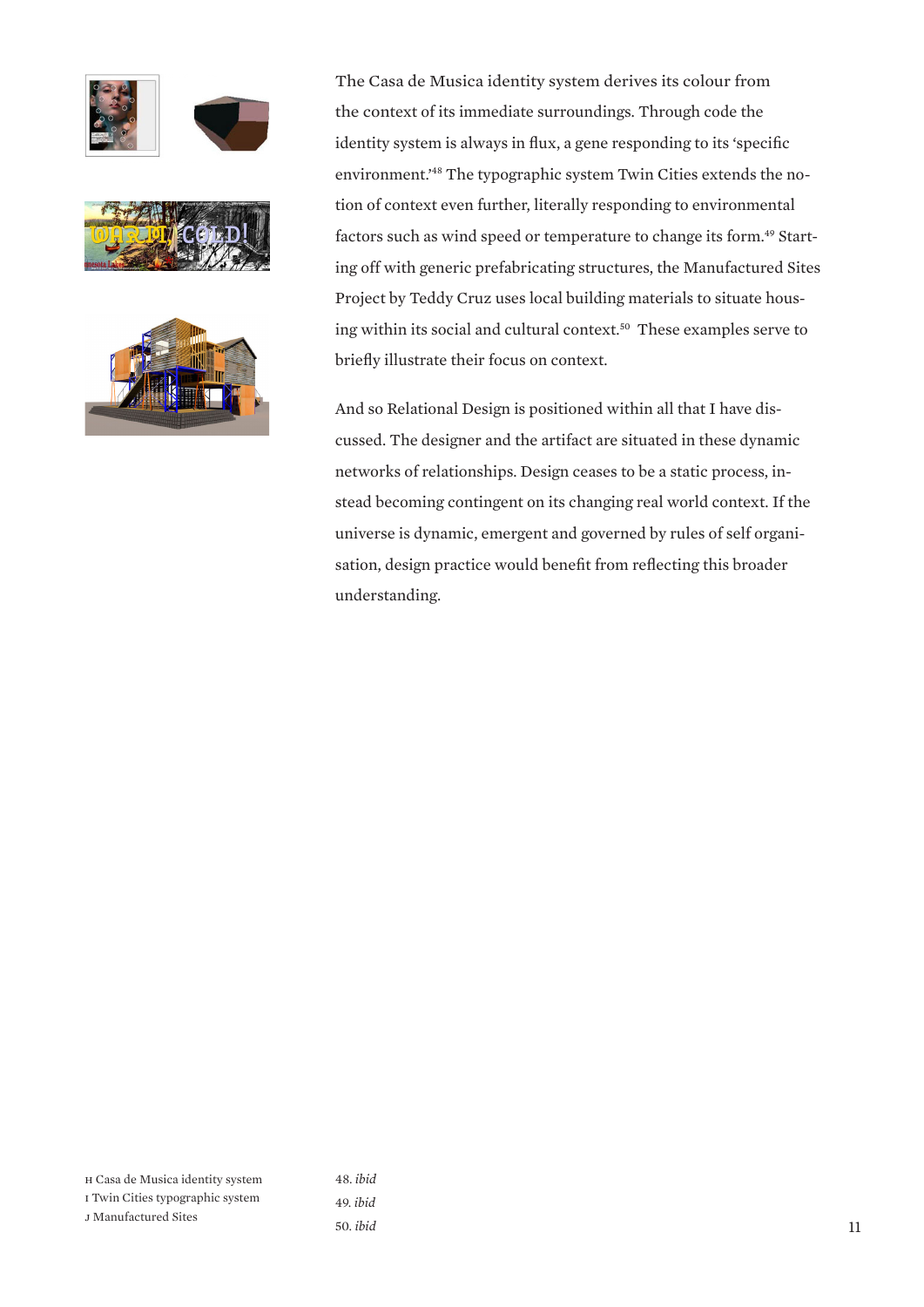## Bibliography

Aristotle and Botton, Alain de. *Status Anxiety*. Camberwell, Penguin, 2004

Bentley, Arthur & Dewey, John. *Knowing and the Known*. Boston, Beacon Press, 1949

Blauvelt, Andrew. Design Observer 'Towards Relational Design', http://www.designobserver.com/observatory/entry.html?entry=7557 accessed 9/10/09

Brockman, John. Edge, 'The Third Culture', http://www.edge. org/3rd\_culture/ accessed 16/4/10

Brown, Colleen. 'The Relational Meme' Fillip Vol 1 (Summer 1996) http://fillip.ca/content/the-relational-meme, accessed 13/03/2010

Darwin, Charles *On Natural Selection* Camberwell, Penguin Books, 2004

Emirbayer, Mustafa. 'Manifesto for a Relational Sociology' The American Journal of Sociology, Vol. 103, No. 2. (Sep., 1997), pp. 281- 317 http://links.jstor.org/sici?sici=0002-9602%28199709%29103%3A 2%3C281%3AMFARS%3E2.0.CO%3B2-A, accessed 12/03/2010

Koolhaas, Rem, Bruce Mau, Jennifer Sigler and Hans Werlemann. *S, M, L, XL*, Monacelli Press, 1998

Poynor, Rick. Print 'Strained Relations' http://www.printmag.com/ Article/Observer\_Strained\_Relations accessed 23/8/09

Sinnot, Edmund, *The Problem of Organic Form*, Yale University Press, New Haven, 1963

Slife, Brent D. *Taking Practice Seriously: Toward a Relational Sociology*. Journal of Theoretical and Philosophical Psychology, 24 (2), 157 - 178.

Smolin, Lee. TED Talks 'Why Science is Like Democracy' http:// www.ted.com/talks/lee\_smolin\_on\_science\_and\_democracy.html Accessed 19/3/09

Smolin, Lee. ed. Brockman, John. Edge 'The New Humanists', http:// www.edge.org/3rd\_culture/brockman/brockman\_print.html#smolin Accessed 7/5/09

Snow, Charles Percy. *The Two Cultures*, Cambridge, Cambridge University Press, 1959

Stalder, Felix. *Manuel Castells: The Theory of the Network Society*, Cambridge, Polity Press, 2006